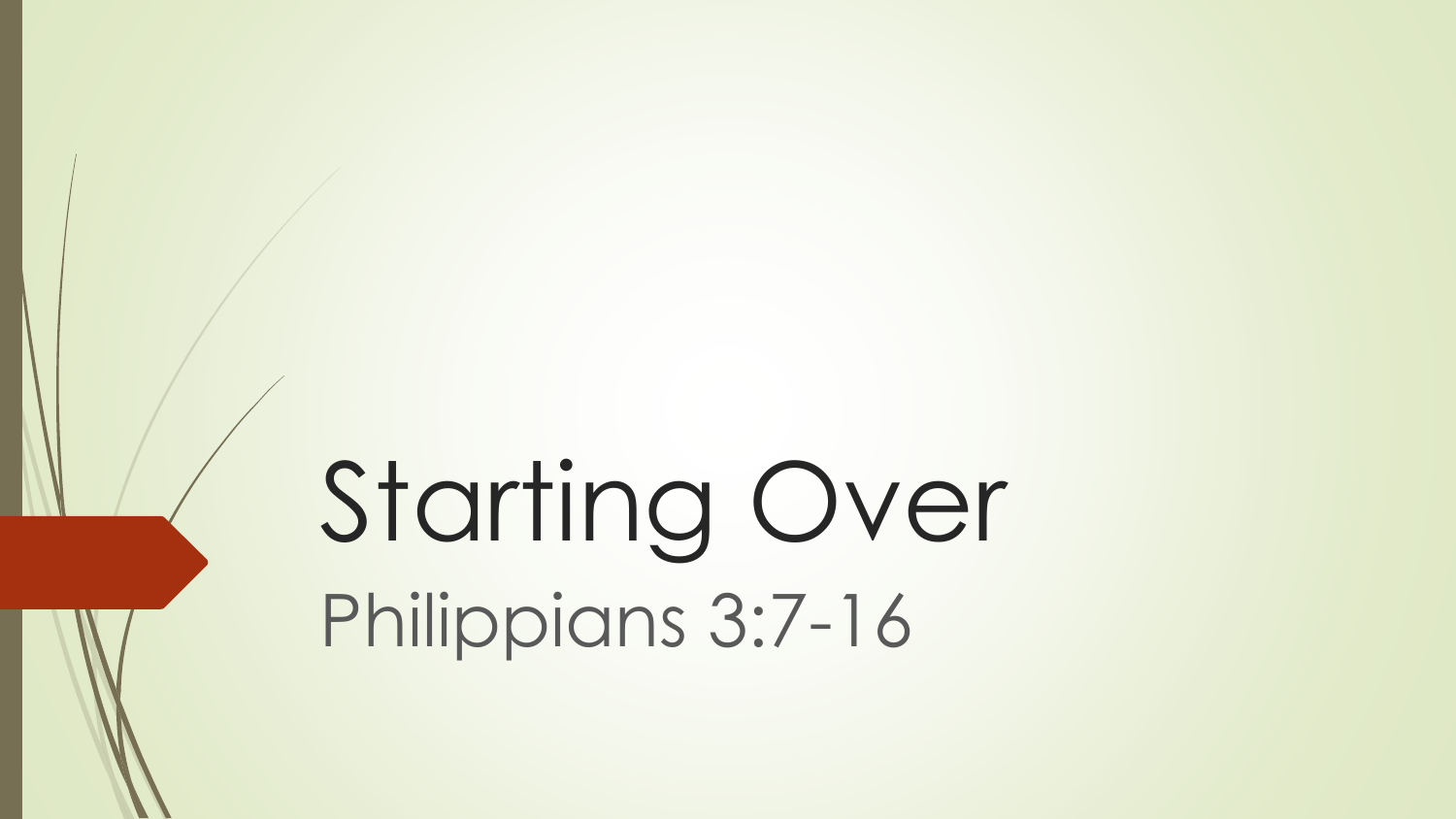### Welcome to 2022

■We can't really start over. We can't go back and change the past.

■But a new year is a good time to think about ourselves and draw a line in the sand to mark a new purpose for life and a new way of thinking.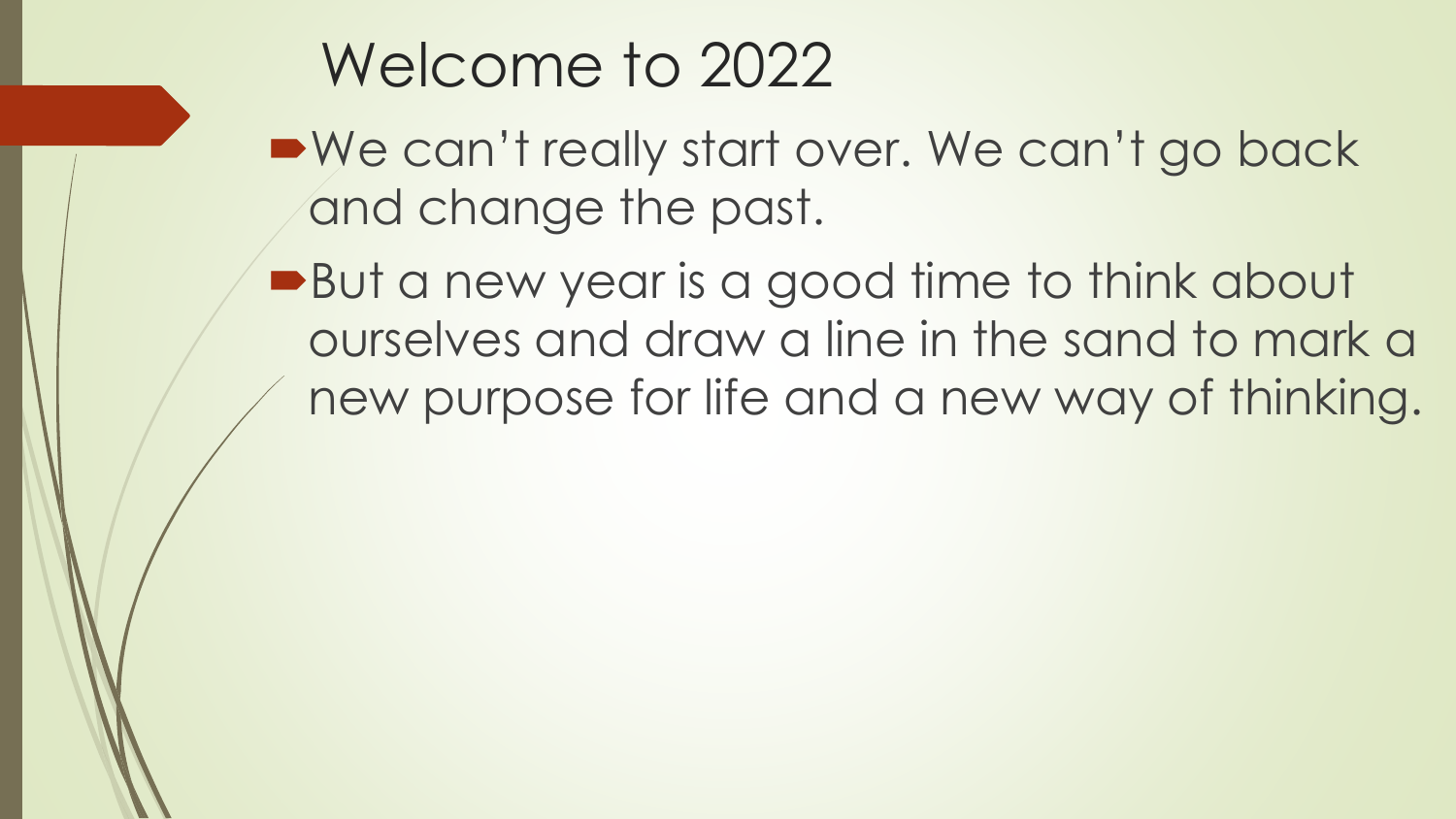## Welcome to 2022

 *<sup>13</sup> Brothers, I do not consider that I have made it my own. But one thing I do: forgetting what lies behind and straining forward to what lies ahead,*

- *<sup>14</sup> I press on toward the goal for the prize of the upward call of God in Christ Jesus.*
- *<sup>15</sup> Let those of us who are mature think this way, and if in anything you think otherwise, God will reveal that also to you. (Phil. 3:13-15 ESV)*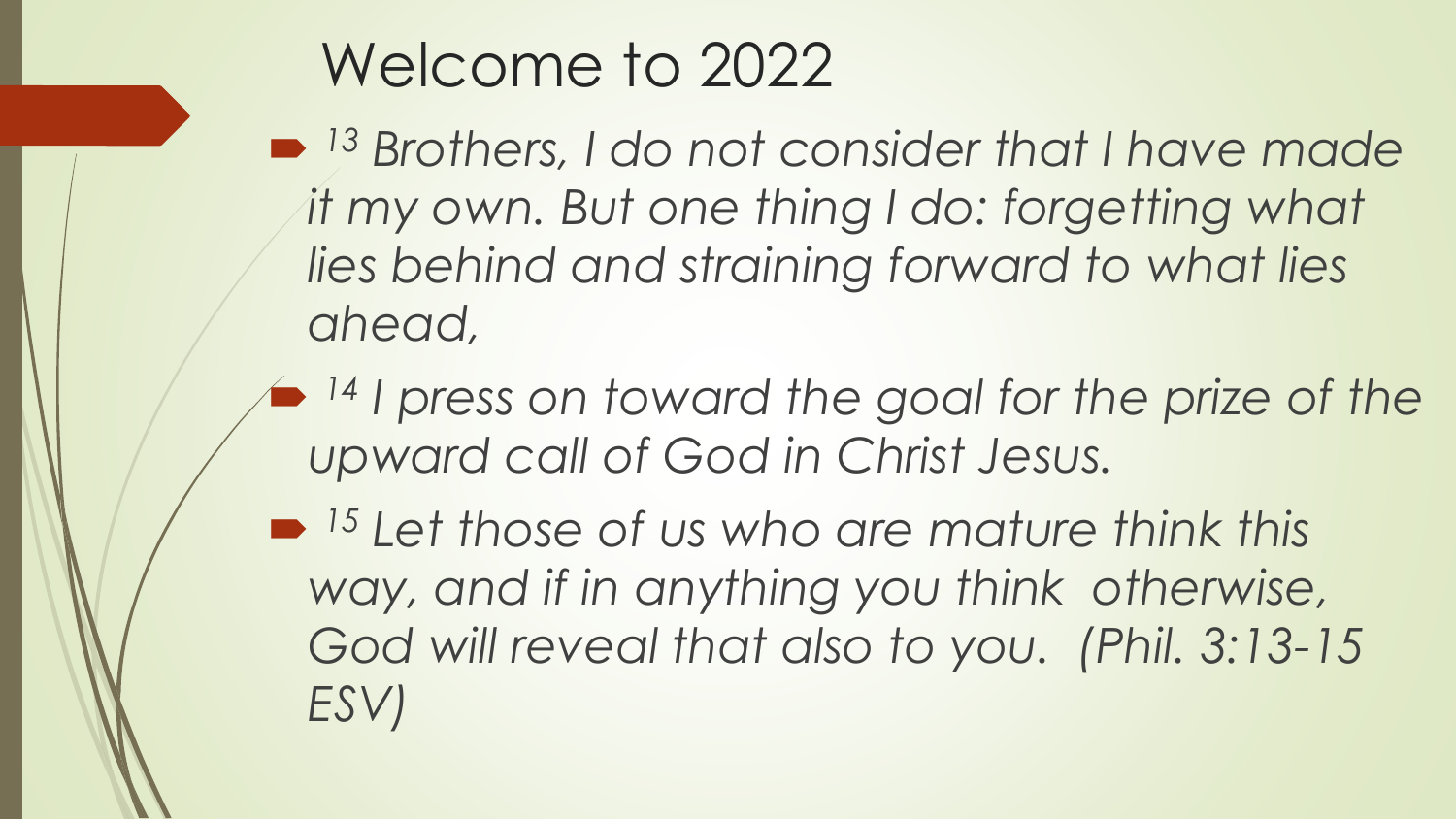Turning Back We can make a change. In fact we are required to do so.  $\blacksquare$ **It's called repentance Phenomentifully** the word was defined as "turning, turn around, turn away from rebellion and turn toward obedience" **• In the New Testament the word is defined as** "changing one's thinking, change one's mind or purpose"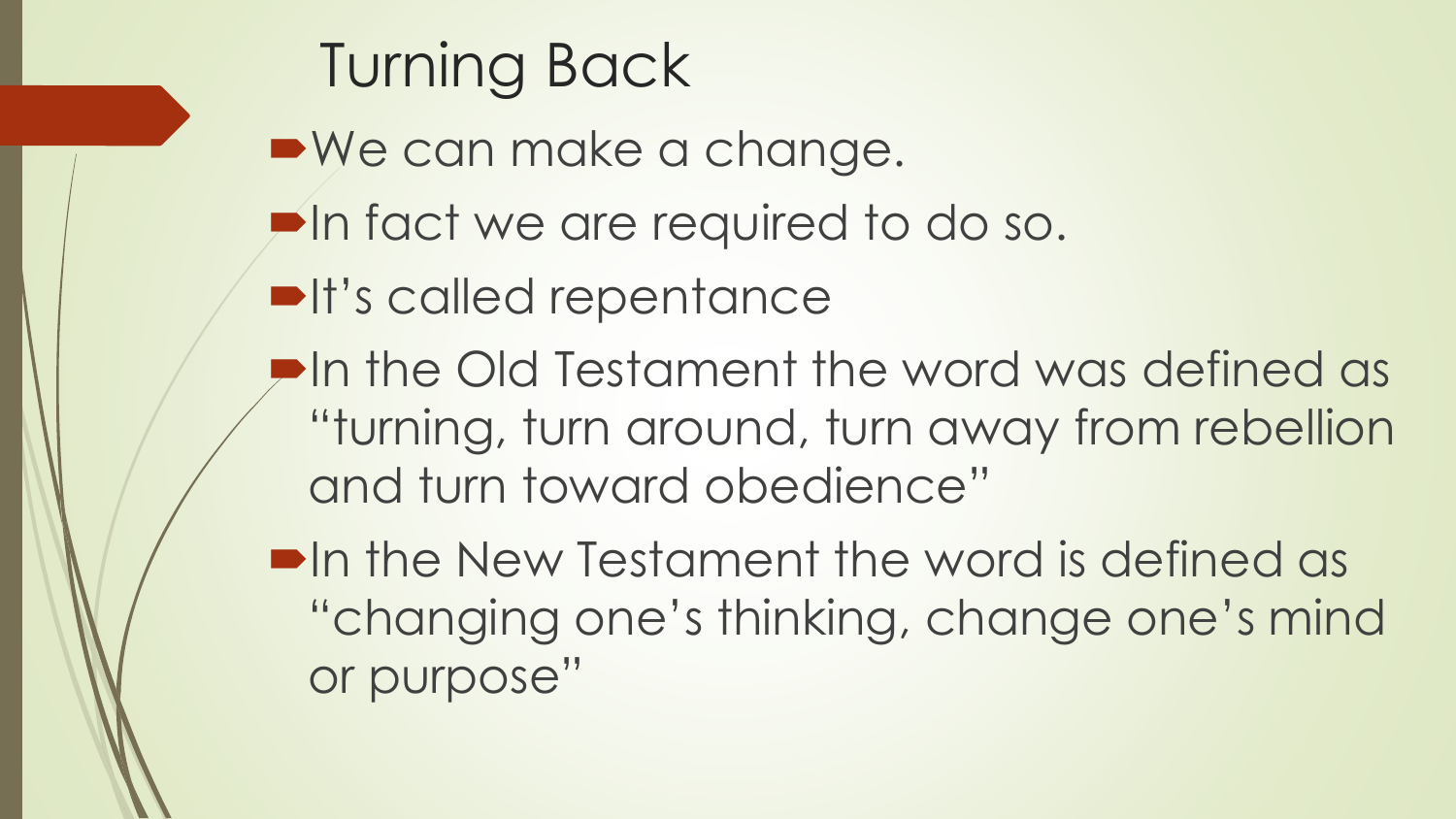# Verses using both definitions

 *Repent therefore, and turn back, that your sins may be blotted out, (Acts 3:19 ESV)*

 *<sup>19</sup> "Therefore, O King Agrippa, I was not disobedient to the heavenly vision, <sup>20</sup> but declared first to those in Damascus, then in Jerusalem and throughout all the region of Judea, and also to the Gentiles, that they should repent and turn to God, performing deeds in keeping with their repentance. (Acts 26:19-20 ESV)* 

■ More than sorrow – demands appropriate action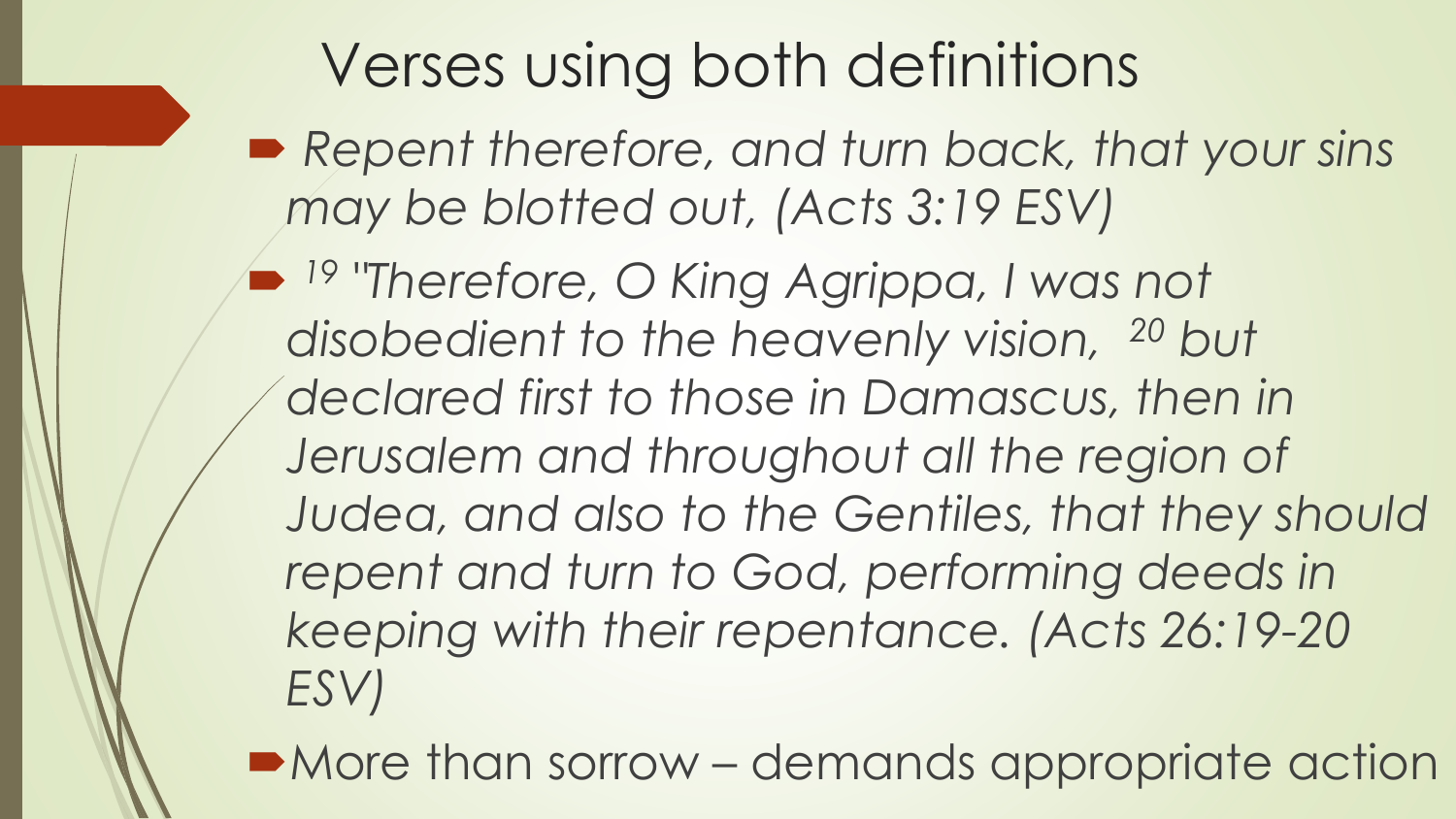### How often?

- Do you remember "70 times 7"?
- Jesus to Peter "When you turn again…" (Lu. 22:32)
	- ■"Get behind me Satan"
	- The vision before going to Cornelius
	- **Paul opposed Peter to his face**

■**But I discipline my body and keep it under** *control, lest after preaching to others I myself should be disqualified. (1 Cor. 9:27 ESV)*